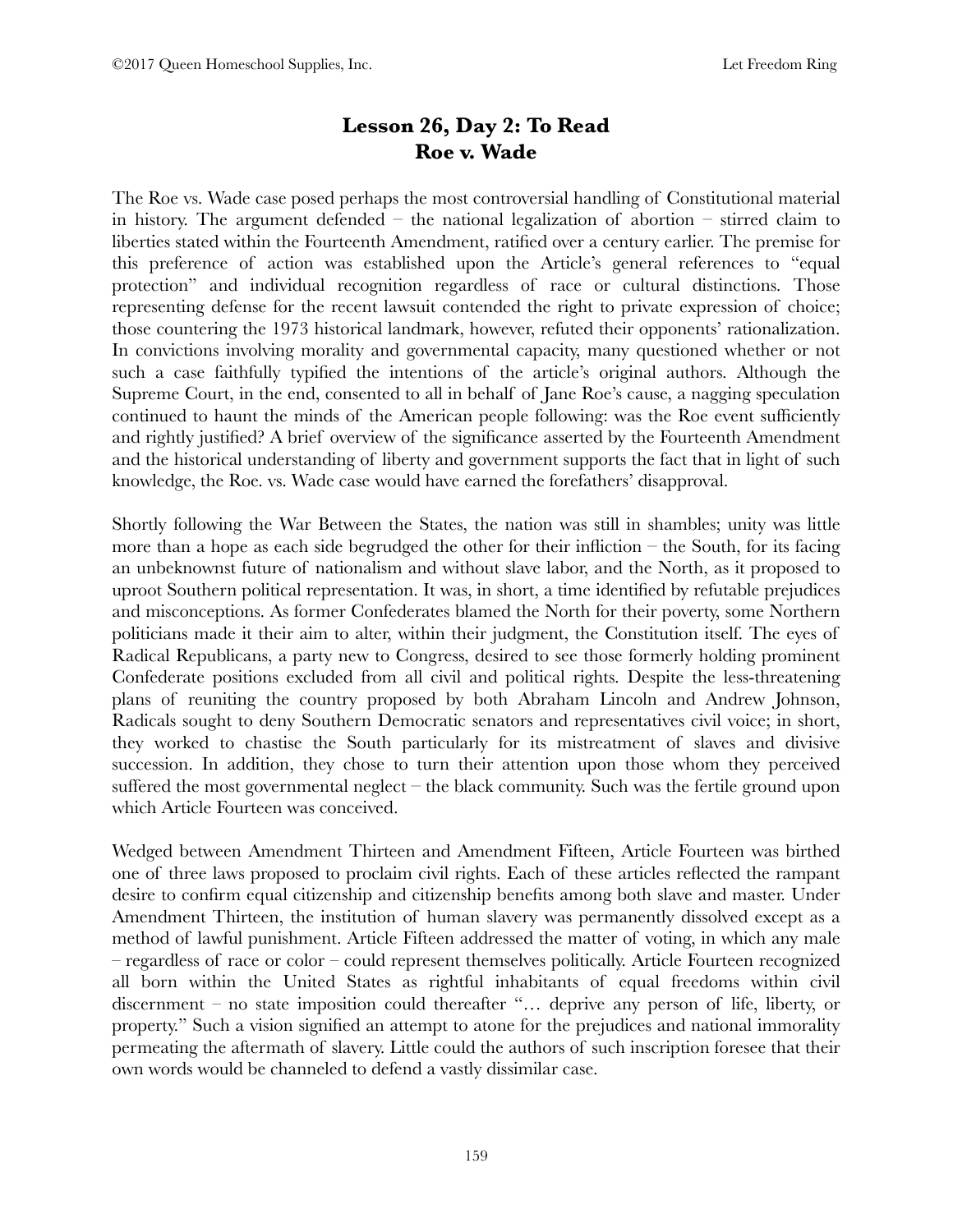Under the name of "Jane Roe," Norma McCorvey reflected the case of scores of women across the nation. Expectant with her third child and unwed, she sought to have her pregnancy terminated; such a procedure, however, was prohibited by Texan law. Falsely claiming her condition the result of a brutal assault, her circumstance drew the attention of attorney Sarah Weddington. Before long, Jane Roe became an object of sympathy, rousing a cause for defense amongst feminist and equal rights communities. Though abortion had been previously left a matter of state judgment, Jane Roe's struggle increasingly met the consideration of federal politicians. Appealing to the equal rights clause of Amendment Fourteen, the case ended in the success of Roe, and women considered themselves liberated from circumstances threatening their right to "happiness." Though Miss McCorvey remained personally disappointed – she had delivered her third child towards the end of the lengthy hearing – her unclaimed victory certainly affected the nation.

Since abortion became accessible to every state in the nation, close to 60 million unborn babies were destroyed to the present period, and the Constitution underwent an alteration from which it will never recover. A clause was conjoined to Article Fourteen to further modify and confirm the opinion reached; this appendage affirmed the fact that government acknowledged an individualistic freedom of expression upon which no law could curtail. The case also opened the door to the efforts and eventual achievement in confirming the legality of partial-birth abortion. This particular procedure surpassed the standards formerly met in the Roe resolution – that is, through breech births, the baby could legally be aborted up to nine months following conception.

To the surprise of many, abortion was a rising practice into the eighteenth and nineteenth centuries, and was recognized by law. From the mid-1880's and well into the twentieth century, abortions and all involved were severely penalized in nearly every state. With Massachusetts providing the first to take the initiative, the concept of abortion was banned, and nearly every state following prohibited abortions with the exceptions of the cases of incest or rape. As many medical advisers turned deaf ears to desperate mothers, only two main options remained: illegal and often unsanitary abortion clinics, or self-induced procedures – with the latter often ending in death for both parties. State laws, however, and legitimate medical institutions limited the procedure relevant to the woman's stage of pregnancy.

James Wilson, a respected and prolific speaker and participant in the signing of the Constitution, echoed the prevalent medical opinion circulating at the time – that is, that life began when the soul entered the material body of the unborn baby. This was accounted at around fifteen weeks into gestation, and was popularly termed the "quickening," or movement, of the womb's dweller. Today, most who are opposed to this horrendous act would argue that life begins at conception. Though abortion was clearly not the widespread issue that it is today, it is apparent that it nonetheless existed. It was severely limited by law, however, and was strictly forbidden after a certain point following conception.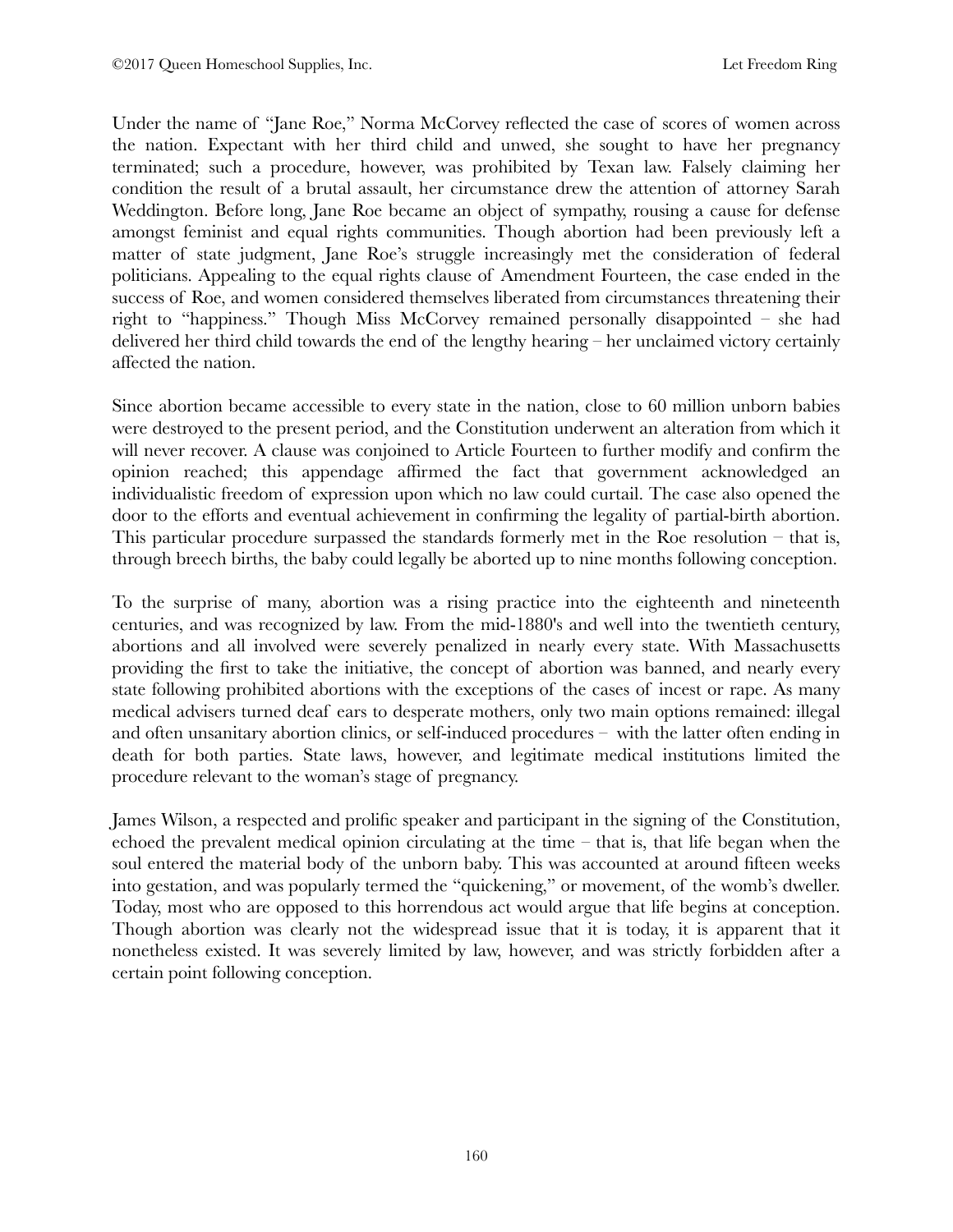# **Lesson 26, Day 3: Digging Out the Facts**

Answer the following questions.

1. Who was "Jane Roe"?

2. What was the result of the *Roe v. Wade* Supreme Court case?

3. How do you think God feels about abortion? Share Scripture that agrees with your answer.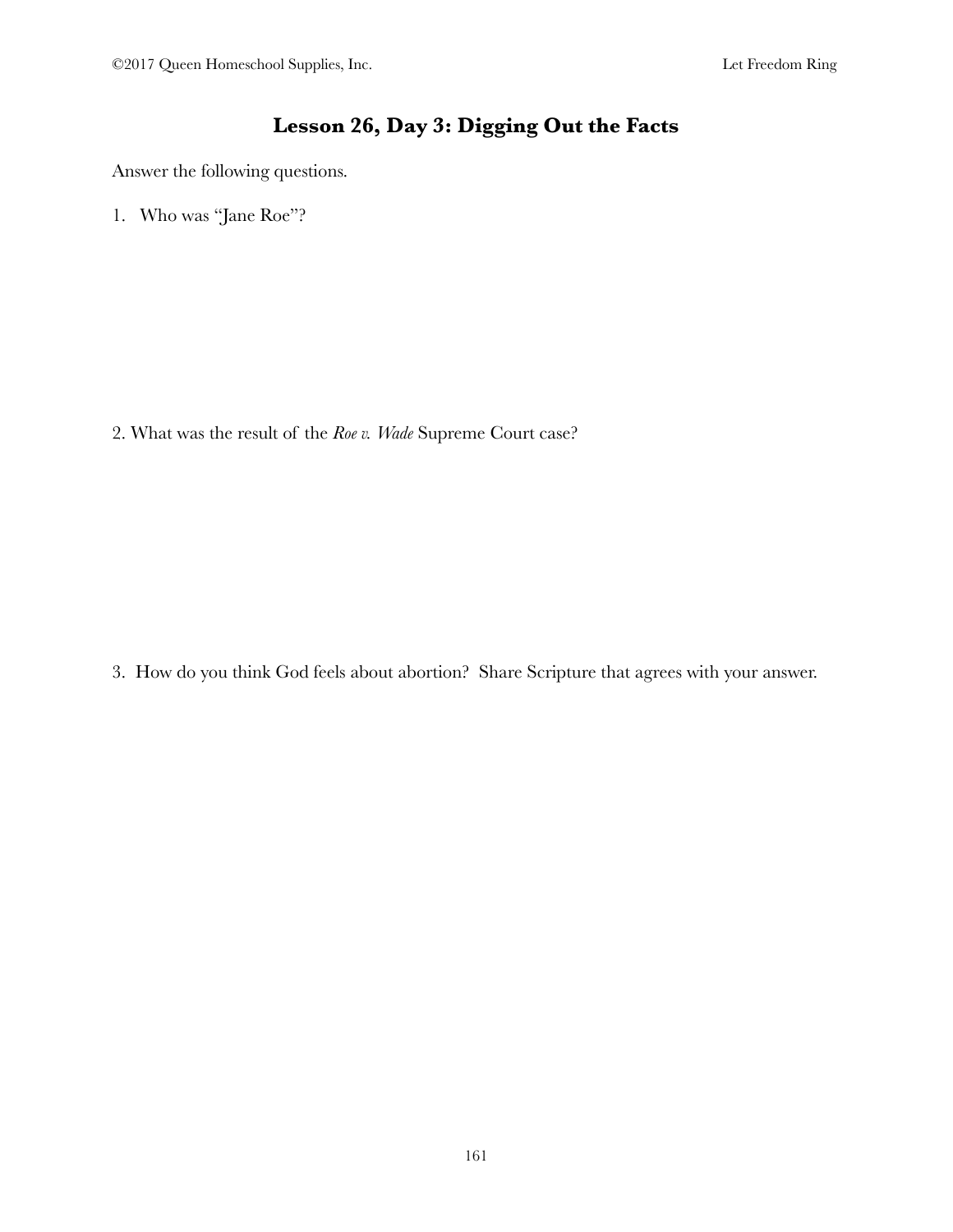#### **Lesson 26, Day 4: Finding Out More**

Read Psalm 139:13-16 and then discuss the questions below with your parent:

Do you believe an unborn baby is a human being? On what do you base that opinion?

When do you believe an unborn baby first has a soul? Why?

Do you think abortion is okay in any circumstance? Why or why not?

Around 60 million babies have been aborted in the United States since *Roe v Wade*. If all of those people had been born, how do you think our country might be different today?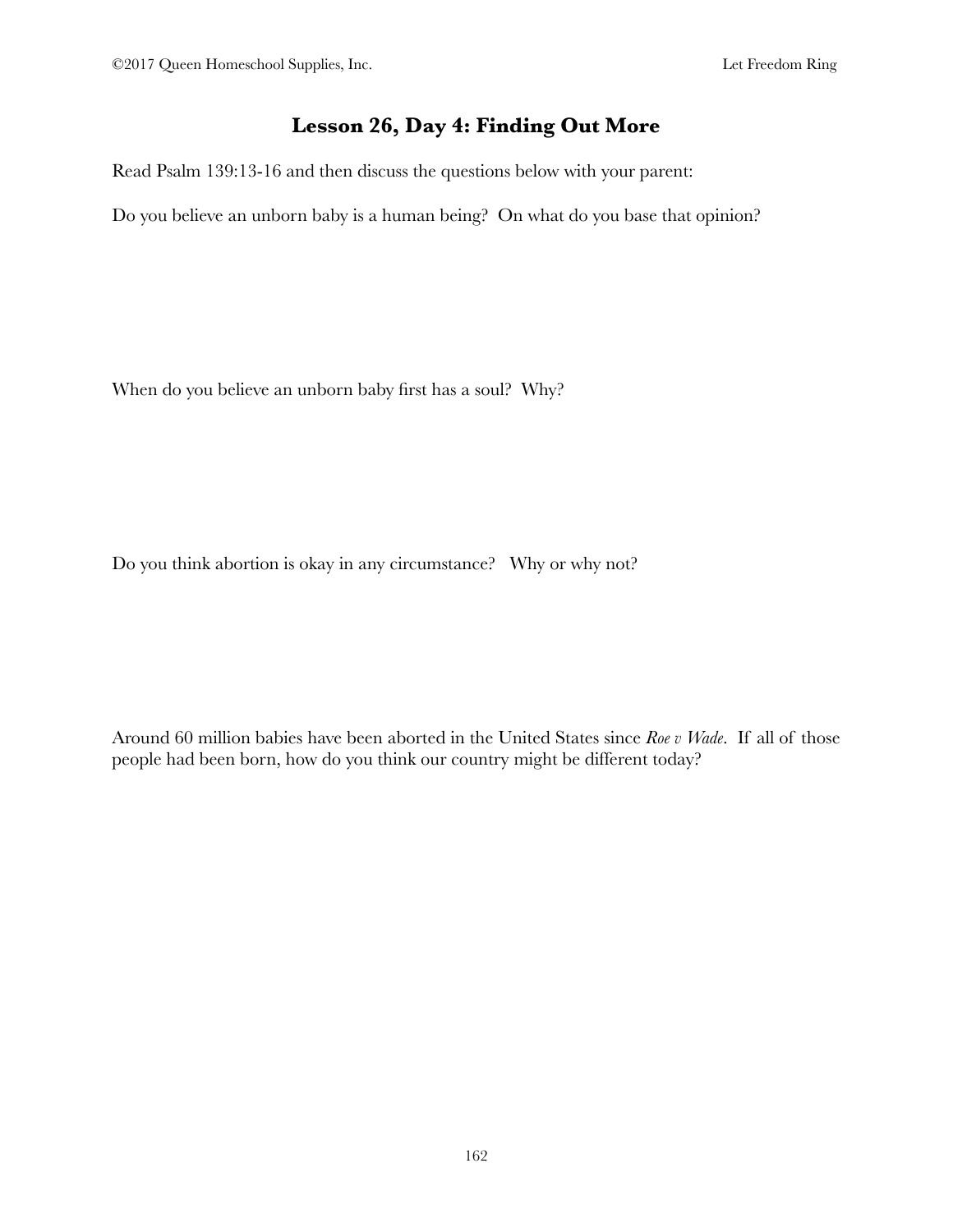# **Lesson 26, Day 5: Timeline of Events**

In the back of this book is a timeline that covers the time period studied throughout this book. Add the time of the events mentioned in this chapter, and add them to your timeline. You will add to this timeline each week.

Here are the events to add: Roe v. Wade January 22, 1973

If you wish, you may cut out the picture below and use it to mark this event on your timeline, like this:



If you do not wish to cut your book, you may make a copy of this page.

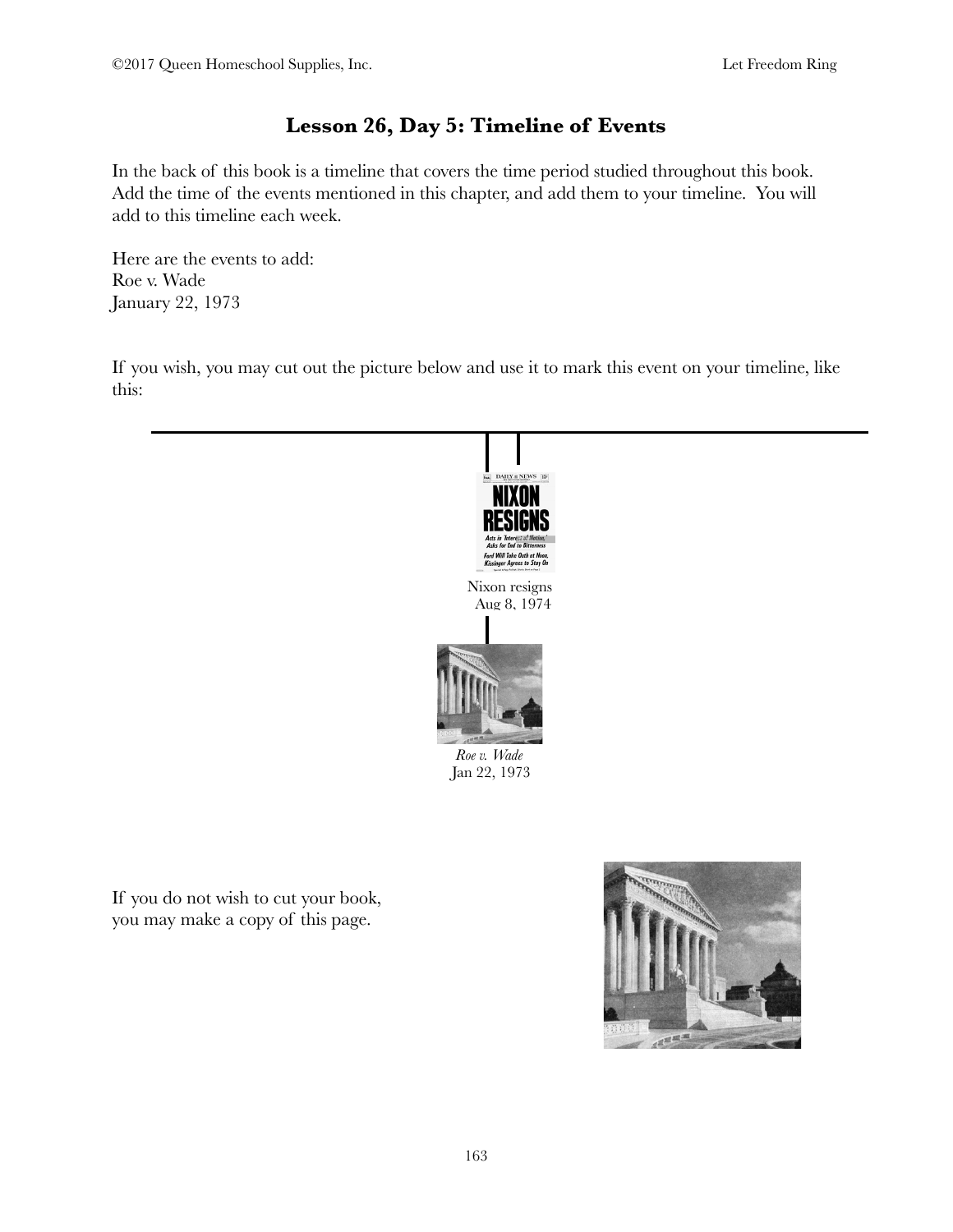# **Lesson 27, Day 1: Vocabulary**

Look up the following words related to this weeks' period in history and write their definitions.

Republic -

Sovereign -

Sanctity -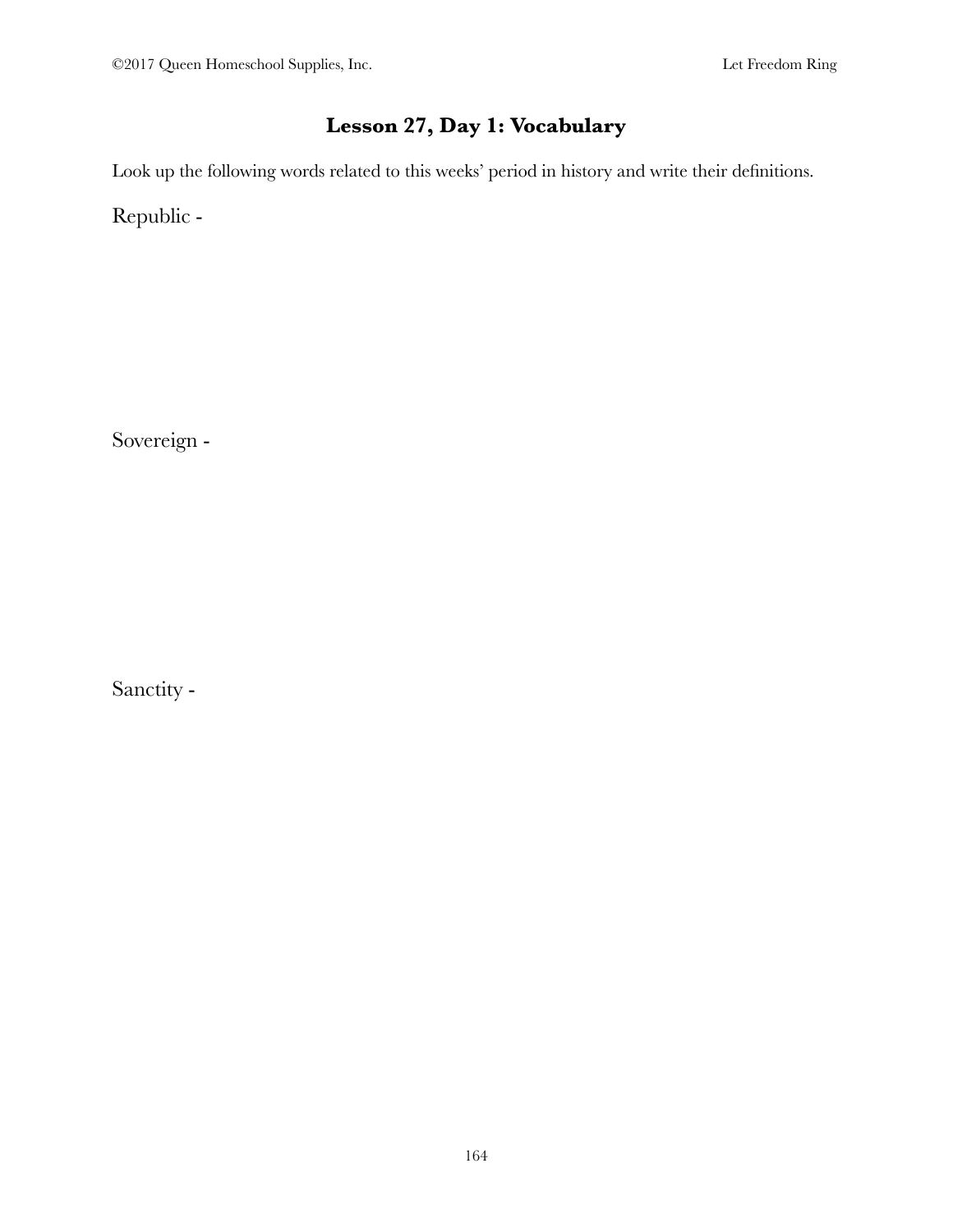# **Lesson 27, Day 2: To Read The Right to Life**

The American government as envisioned by the minds of those who aspired to establish it was one of great balance designated not for the service of government itself, but for the people. This republic boasted maximum freedom benefits in its construction of state and federal services. Generally, though the federal government was allotted the most authority, state laws were reserved the issues of domestic affairs; this was understood the most potent option in preventing the federal government from overriding state laws and representation. The founders of the American country understood too well the dangers of sovereign government, and proceeded to encourage individual statehood to deal with topics vaguely or indirectly represented in the Constitution. Following this line of thought as asserted in Amendment Ten of 1791, the Bill of Rights protected the people from oppressive and unlimited federalism. This is largely why slavery – and, later, abortion – were outlawed by certain states, and less restricted by others. A more sovereign federal power as known today was incomprehensible to the founding fathers as the federal government received the majority of its power from consent of the states.

The companions of Roe vs. Wade corrupted governmental format, and transgressed civil and moral altitudes entrusted them by the Constitution and its amendments. With the understanding that state laws were to maintain the voice of domestic subjects, the intrusion of the Supreme Court was said to have "nullified state laws." This understanding seems painfully true in light of the fact that the federal action insisted acted even for states which highly opposed the case. Clearly, this was false and unfair representation which undermined the founders' aspirations for a confederated union.

The reference to a "right to life" was also represented unfairly within the case. In the understanding set forth by the forefathers, the right to life ceased to be a right when it obstructed another's right to life. Life was then understood a topic of Natural Law. It could not be loaned nor given to any man, and was therefore regarded as existing apart and outside of any earthly judiciary. Natural law consisted of freedoms already provided men – freedoms such as parenthood, marriage, and the family unit within a biblical worldview. In this understanding, government was regarded not the creator of freedoms, but a declarer of freedoms imparted by man's Creator. Civil authorities were rightly understood only a factor mediating within a relationship concerning two parties – man and God. Though our forefathers fervently believed and fought for the cause of freedom, they understood that it also involved certain restrictions. Morality was understood an imperative influence under-girding any good legislative decisions.

When writing the Constitution and its amendments, the majority of its authors upheld morality as the cornerstone of liberty. Moral law – including the sanctity of life – reminded lawmakers of their accountability to God. The Constitution itself was established within a biblical worldview. Because of this respect to persons as image-bearers of God, families were allotted cultural dominance through private property, individuals were recognized freedom of worship, and black men were justly allowed full access to common liberties!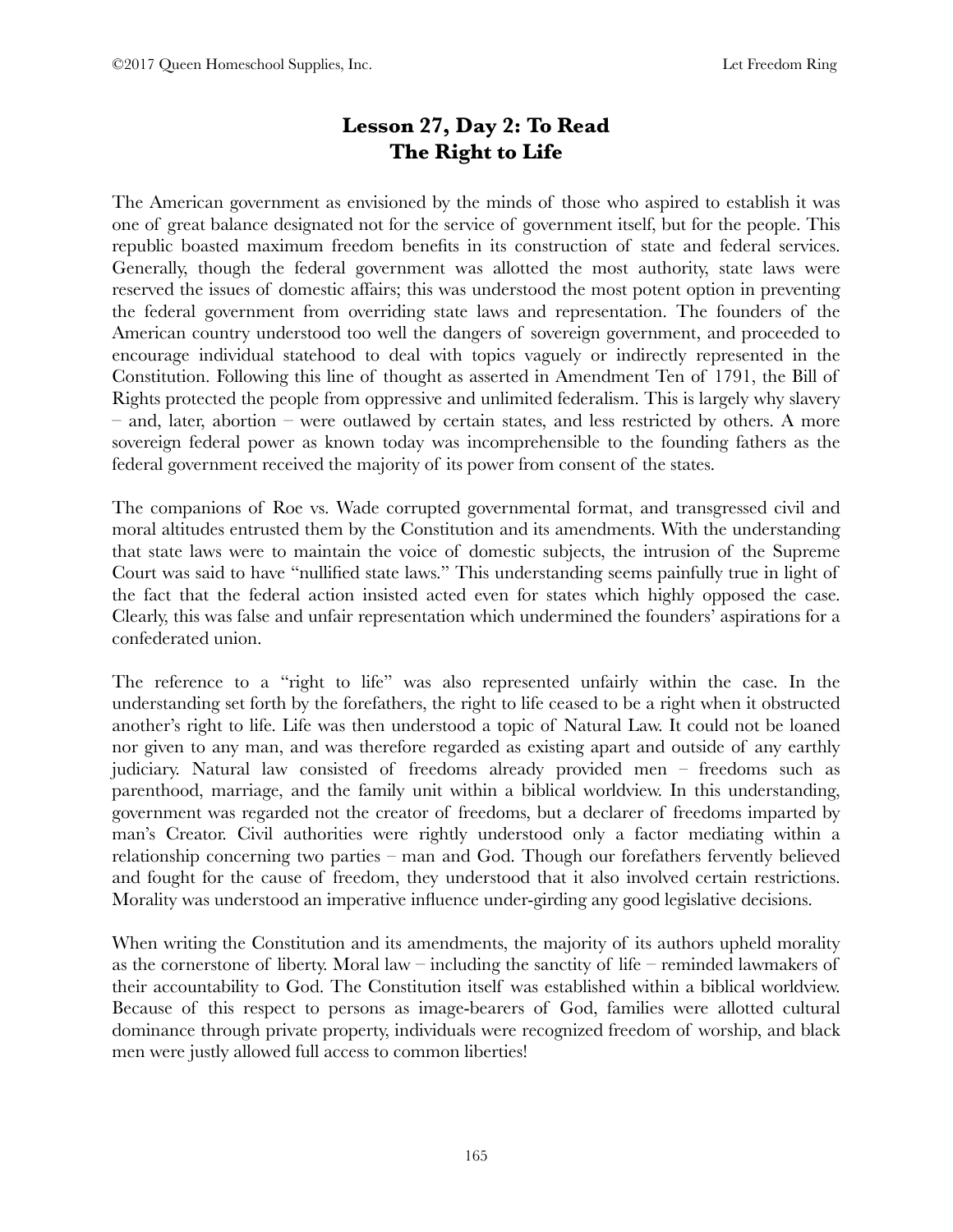Contrary to its terminology, the modern liberalism utilized to persuade such as those involved in the Roe case does not, in fact, promote true liberty. Forerunners of this philosophy have in the present age popularized liberty as an ideology existing for the very purpose of self-gratification, and relate heavily moral relativity to federal standards. Government has unfortunately evolved to symbolize a fountain of inexhaustible indulgences – an excuse to ignore moral accountability. As biblical insight into the purposes of government and liberty have dwindled with the age of humanism and ignorance, men have forgotten that the blessings enjoyed exist only because sages of the past insisted that government was possible only with a "religious," Christian people (John Adams). It was not the structure nor the men of government which prospered American freedom in her youth; rather, it was the convictions of an obedient people under God who recognized that Slavery and Death fettered every being who did not acknowledge His sovereignty and inheritance of liberty (Isaiah 61:1).

Though the Constitution admittedly makes no direct reference to the topic of abortion, it can be well-assumed that in consideration of the audience aimed within Article Fourteen, and the civil and moral matters confronting the forefathers even in their own time, dispute the fact that the decisions reached in abortion today would have earned their consent. Indeed, with such knowledge, it is difficult to conclude anything but the fact that the Roe vs. Wade case presented the greatest abuse of historical intention in history.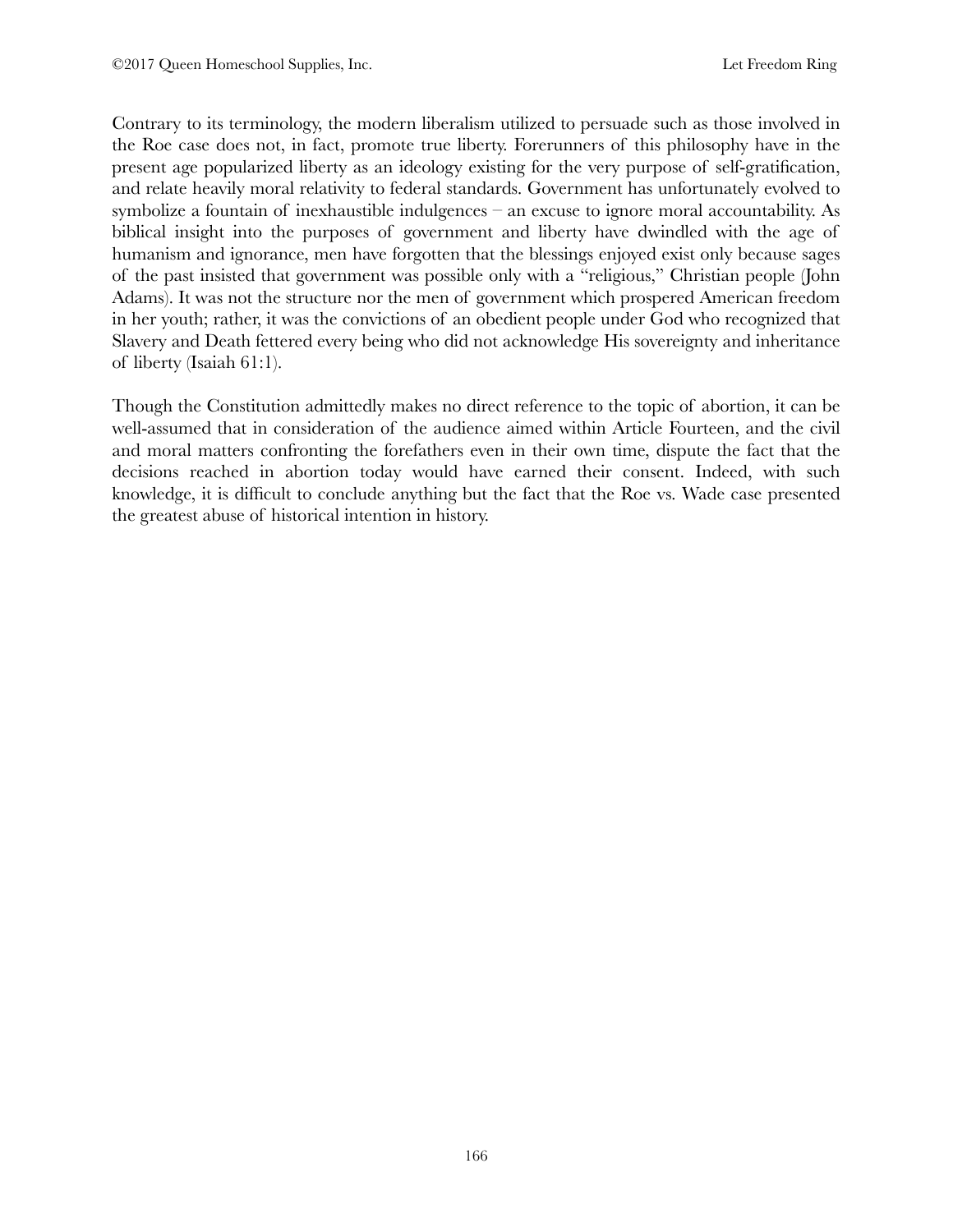### **Lesson 27, Day 3: Digging Out the Facts**

Answer the following questions.

1. What is the Bill of Rights?

2. What is Federalism?

2. Where does the "right to life" come from?

3. Find a copy of the U.S. Constitution and read Article 14, then discuss with your parent: Do you think the decision reached in Roe v. Wade was constitutional? Why or why not?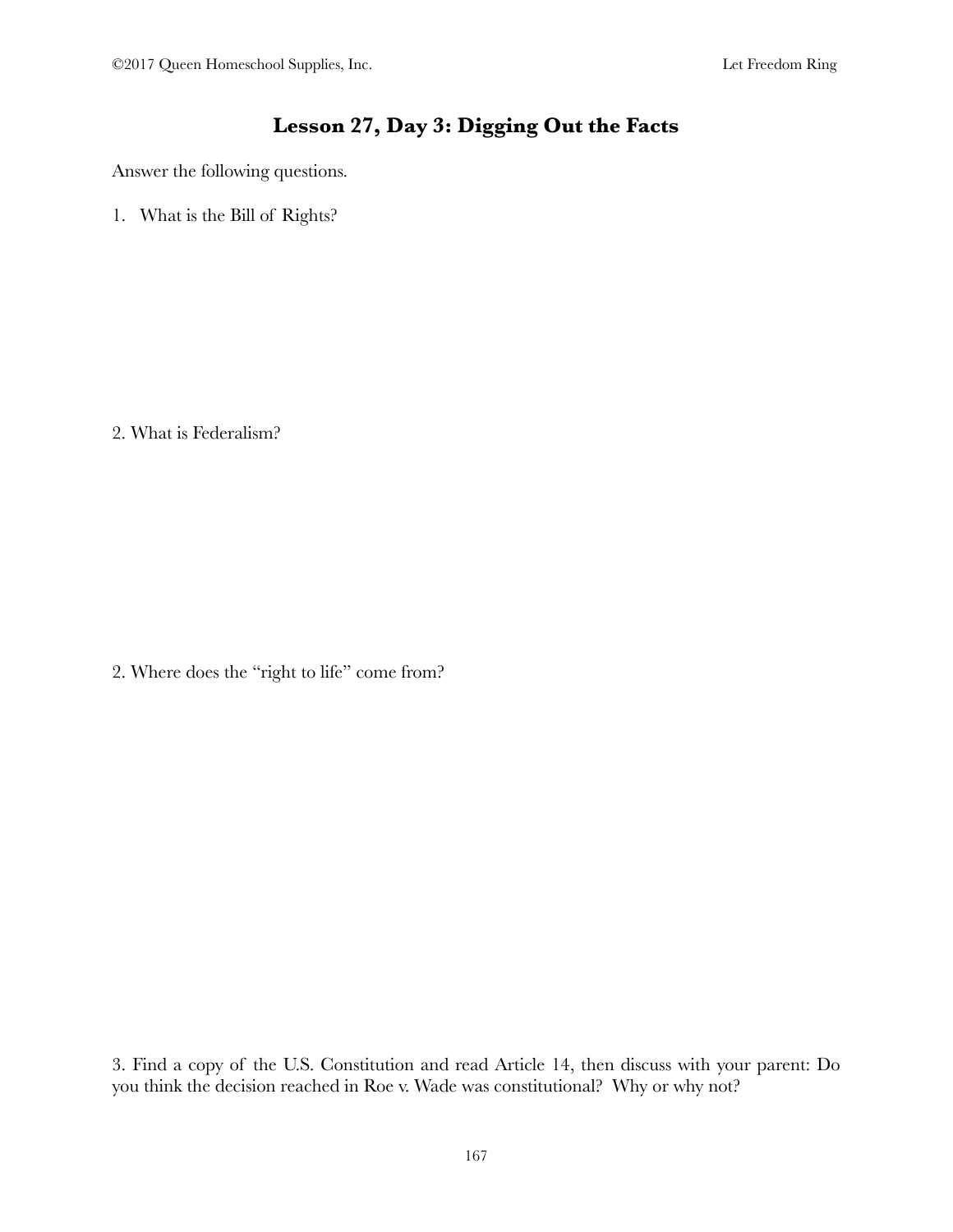# Lesson 27, Day 4: Finding Out More

Find a copy of the Bill of Rights. Copy two of the amendments below, and discuss them with your parent.